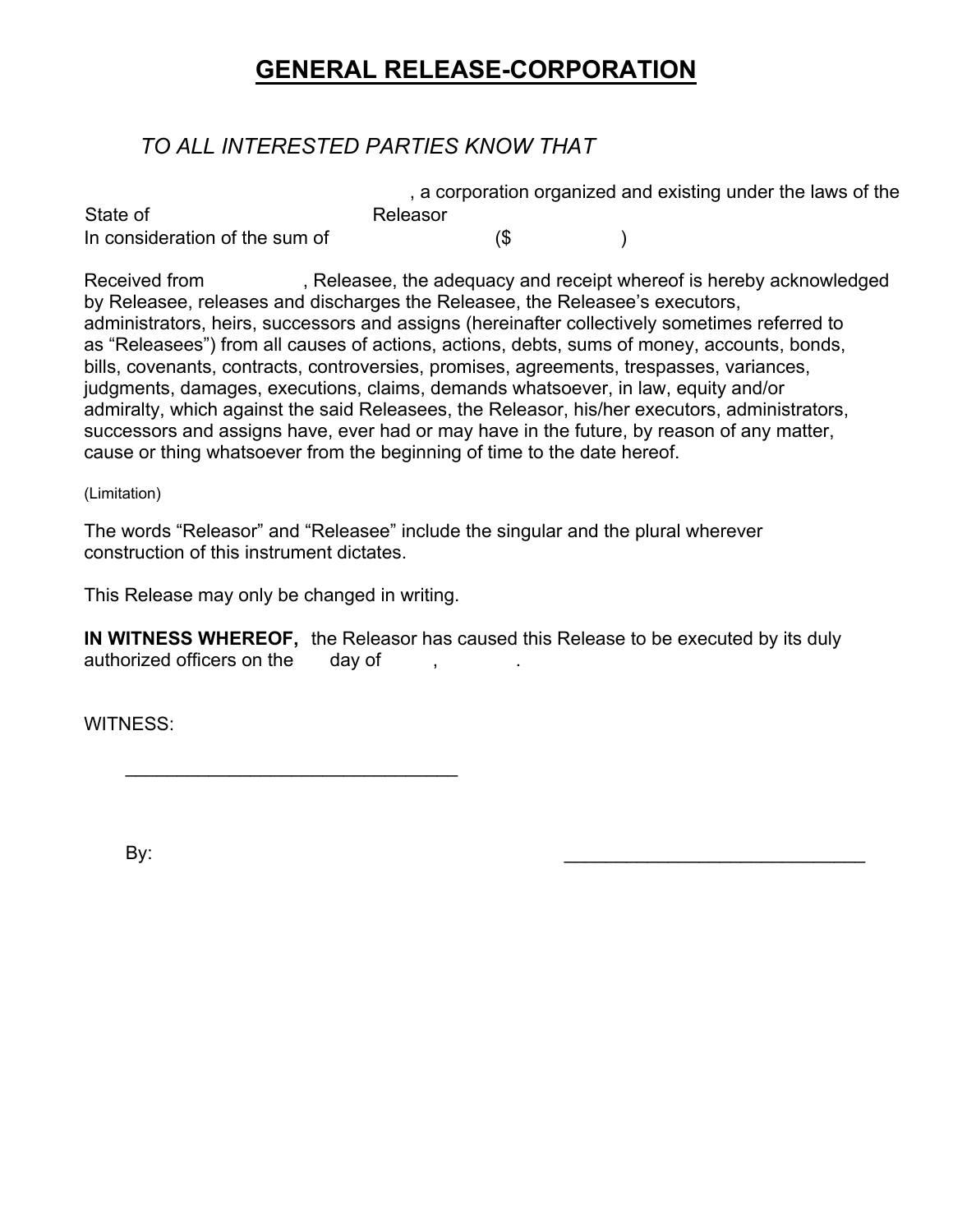#### **ACKNOWLEDGEMENT TAKEN IN NEW YORK STATE**

State of New York, County of , ss:

On the day of in the year, before me, the undersigned, personally appeared, personally known to undersigned, personally appeared me or proved to me on the basis of satisfactory evidence to be the individual(s) whose name(s) is (are) subscribed to the within instrument and acknowledged to me that he/she/they executed the same in his/her/their capacity(ies), and that by his/her/their signature(s) on the instrument, the individual(s), or the person upon behalf of which the individual(s) acted, executed the instrument.

#### **ACKNOWLEDGEMENT BY SUBSCRIBING WITNESS TAKEN IN NEW YORK STATE**

State of New York, County of the ss:

On the day of in the year, before me, the undersigned, a Notary Public in and for said State, personally appeared , the subscribing witness to the foregoing instrument, with whom I am personally acquainted, who, being by me duly sworn, did depose and say that he/she/they reside(s) in

 (if the place of residence is in a city, include the street and street number if any, thereof); that he/she/they know(s)

to be the individual described in and who executed the foregoing instrument; that said subscribing witness was present and saw said

execute the same; and that said witness at the same time subscribed his/her/their name(s) as a witness thereto

## **General Release - Corporation**

**Title No.** 

**TO** 



### **ACKNOWLEDGEMENT TAKEN IN NEW YORK STATE**

State of New York, County of , ss:

On the day of in the year , before me, the undersigned, personally appeared , personally known to undersigned, personally appeared me or proved to me on the basis of satisfactory evidence to be the individual(s) whose name(s) is (are) subscribed to the within instrument and acknowledged to me that he/she/they executed the same in his/her/their capacity(ies), and that by his/her/their signature(s) on the instrument, the individual(s), or the person upon behalf of which the individual(s) acted, executed the instrument.

#### **ACKNOWLEDGEMENT TAKEN OUTSIDE NEW YORK STATE**

\*State of , County of , ss:

\*(Or insert District of Columbia, Territory, Possession or Foreign County)

| On the | dav of | in the year                             | before |
|--------|--------|-----------------------------------------|--------|
|        |        | me, the undersigned personally appeared |        |

Personally known to me or proved to me on the basis of satisfactory evidence to be the individual(s) whose name(s) is (are) subscribed to the within instrument and acknowledged to me that he/she/they executed the same in his/her/their capacity(ies), that by his/her/their signature(s) on the instrument, the individual(s) or the person upon behalf of which the individual(s) acted, executed the instrument, and that such individual make such appearance before the undersigned in the

(add the city or political subdivision and the state or country or other place the acknowledgement was taken).

SECTION:

BLOCK:

LOT:

COUNTY OR TOWN:

### **RETURN BY MAIL TO:**